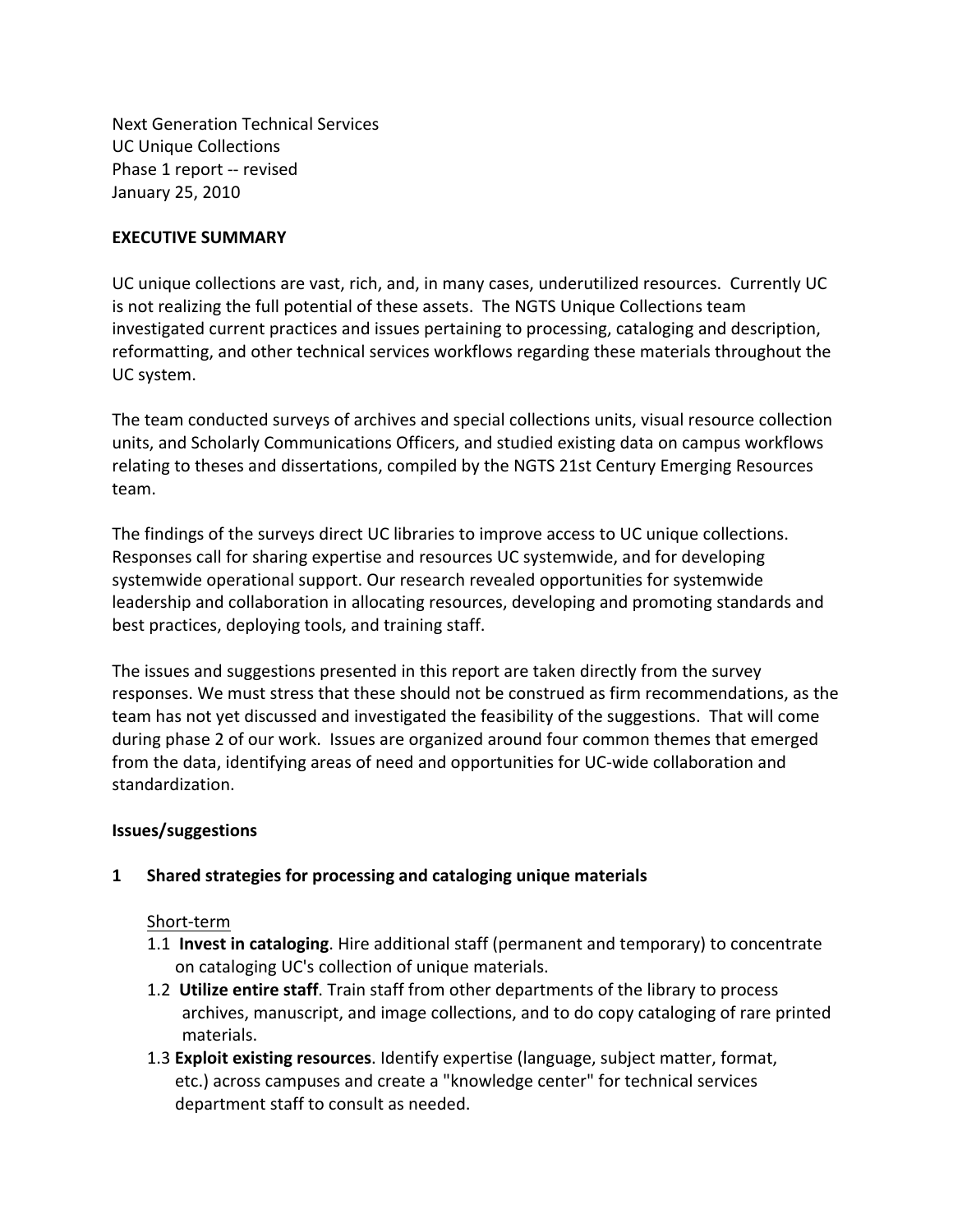# Mid-term

- 1.4 Improve authority control by developing centralized or shared authorities for cataloging.
- 1.5 Work as one. Reconsider staffing model to establish a workforce of technical service staff (whether consisting of current staff or hiring temporary staff), possibly based at the RLFs, that can travel between campuses to process unique collections on-site. Costs and benefits could be shared by all libraries.
- 1.6 Share, or provide systemwide support for, catalogers to do METS wrapping and help position/prepare material for entry to DPR.

# Long-term

1.7 **Rethink current structures.** Create organizational structures that facilitate sharing technical services expertise among units that are administratively separate.

# **2** Systemwide coordinated implementation of standards, guidelines, and training

- 2.1 Share processing manuals and cataloging documentation
- 2.2 Develop and provide additional best practices guidelines for: a) descriptive standards, e.g., DACS and DCRM,
	- b) copyright and permissions policy for unique materials, and
	- c) reproduction policy for unique materials.
- 2.3 Provide CDL guidelines that address aggregate digital objects entities with minimal metadata.
- 2.4 Provide regular training, including online tutorials and webinars, to help staff keep abreast of changes in requirements and standards, and on usage of shareable content creation and management utilities (see Section 3).

# **3** Shareable content creation and management utilities

# Short-term

- 3.1 CDL explores hosting of archival management systems Archivists' Toolkit and Archon, for cross-campus use.
- 3.2 UC campuses share local utilities (open-source digital collection utilities; and EAD, METS, and MARC encoding and data conversion utilities) with other campus repositories, when possible. Examples include UCB's GenDB application and EAD Web Templates, and UCLA's SCREAD toolkit.
- 3.3 CDL continues to host and maintain open-source EAD and METS encoding and data conversion utilities, such as 7Train and EAD Web Templates, for cross-campus use.

## Mid-term

3.4 Investigate cross-campus implementation of "turnkey" digital collection utilities (CONTENTdm, CollectionSpace).